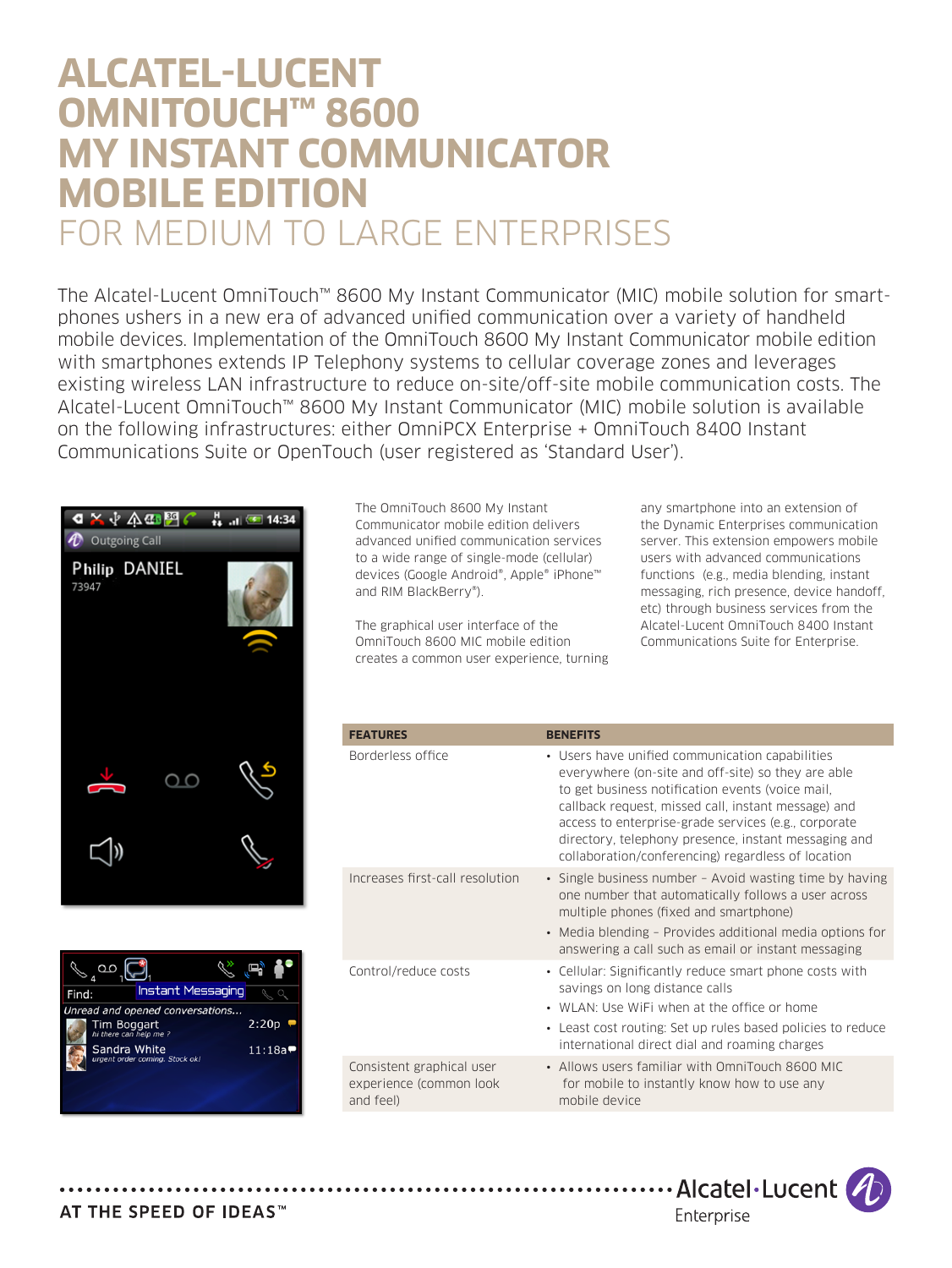# **FEATURES**

- • Consistent graphical user interface regardless of the device used (common user experience)
- • Single business number
	- ¬ One phone number for both fixed and smartphone devices
	- ¬ Single business identity, whatever the device used
	- ¬ Capability to control ringing (fixed and mobile or fixed phone only)
- Single business voicemail
	- ¬ Visual voicemail interface for displaying and managing your voice messages similar to email
- Directory lookup
	- ¬ Search local and corporate contacts
- • Business call history
- • Notifications at a glance
	- ¬ New voice messages
	- ¬ Callback requests
	- ¬ Missed calls
	- ¬ Instant messages
- • Business caller identification
- Make a call
	- ¬ From the local contact list or corporate directory
	- ¬ From the enterprise dialing plan
	- ¬ From the business call history list
- ¬ From the voicemail interface
- ¬ Through the attendant or company switchboard operator
- Mid-call control
	- ¬ Make a call, take a call, clear a call, forward, transfer, three-party conference, hold/retrieve call, switch between calls, etc.
- Device handoff
	- ¬ Move an active call from smartphone to fixed phone
- Media blending
	- ¬ Capability to answer using another media than voice such as email or instant messaging
- Rich presence
	- ¬ Contact presence
	- ¬ Phone presence
- • Instant conference
- ¬ Set up and join conferencing calls instantly, anywhere
- • Secure instant messaging and collaboration
- ¬ Set up collaboration anywhere (from chat to data sharing)
- Data over WiFi
- ¬ Automatic switch to trusted WLAN (roaming)
- • Secure access to enterprise
	- ¬ Reverse Proxy https support
	- ¬ Native BlackBerry Enterprise Server (BES) secured channel
- • Business and private lifestyle management
	- ¬ Business mode: Incoming and outgoing calls are processed via the Alcatel-Lucent communication server. Business notification events are presented
	- ¬ Private mode: Incoming and outgoing calls are directly processed by the mobile carrier (no business notification events)
- • Automatic fallback
	- ¬ Enterprise-grade voice services remain available (due to fallback in-band DTMF codes) when secure data channel is off
- • Least cost routing
	- ¬ Allows savings for international roaming (set up of rules based policies by the system administrator)
- • Application management
	- ¬ Software download over-the-air
	- ¬ Remote configuration and provisioning through Alcatel-Lucent client management functions







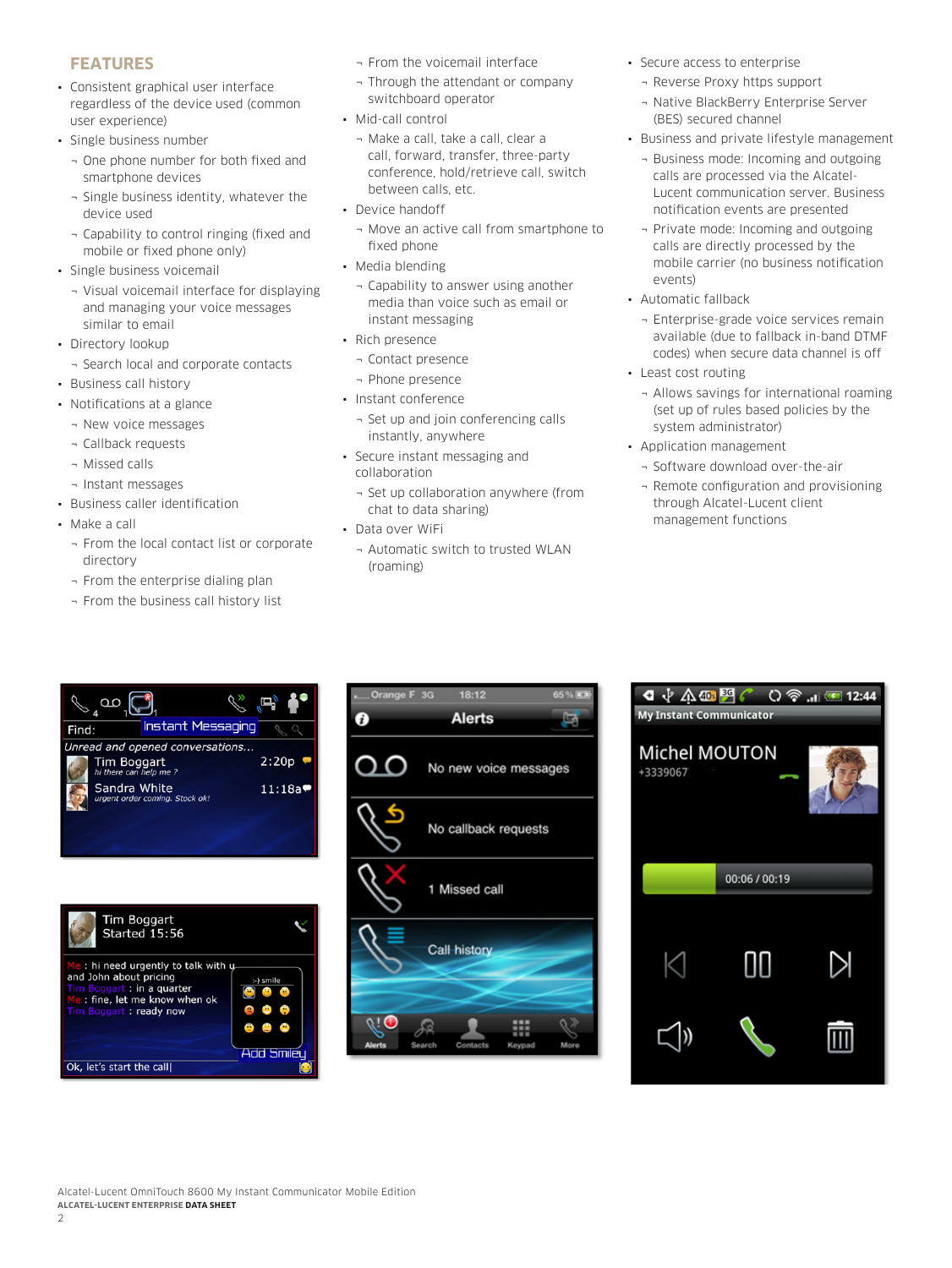#### **Table 1. Business services by the Alcatel-Lucent OmniPCX™ Enterprise and Alcatel-Lucent OmniTouch 8400 ICS environment**

| <b>OMNITOUCH 8600 MIC MOBILE EDITION</b>                                                                                                                                                                                      | <b>BLACKBERRY</b>            | <b>ANDROID</b>   | <b>IPHONE</b>   |
|-------------------------------------------------------------------------------------------------------------------------------------------------------------------------------------------------------------------------------|------------------------------|------------------|-----------------|
| Consistent graphical user interface whatever the<br>device used (common user experience)                                                                                                                                      | ✓                            | ✓                |                 |
| Single number                                                                                                                                                                                                                 | $\checkmark$                 | $\checkmark$     | $\checkmark$    |
| Visual voicemail                                                                                                                                                                                                              | $\checkmark$                 | $\checkmark$     | ✓               |
| Caller identification                                                                                                                                                                                                         | $\checkmark$                 | $\checkmark$     | $\checkmark$    |
| Make a call<br>• From the local contact list or corporate directory<br>• From the enterprise dialing plan<br>• From the business call history<br>• From the voicemail interface<br>• Through the company switchboard operator | $\checkmark$                 | ✓                |                 |
| Mid-call control                                                                                                                                                                                                              | $\checkmark$                 | $\checkmark$     |                 |
| Device handoff (move active call from smartphone<br>to fixed phone)                                                                                                                                                           | ✓                            | ✓                |                 |
| Media blending<br>• Voice, instant messaging, email                                                                                                                                                                           | $\checkmark$                 | $\checkmark(1)$  | $\checkmark(1)$ |
| Rich presence<br>• Contact presence<br>• Phone presence                                                                                                                                                                       | $\checkmark$<br>$\checkmark$ | ✓                |                 |
| Directory lookup                                                                                                                                                                                                              | $\checkmark$                 | $\checkmark$     | $\checkmark$    |
| Notifications at a glance<br>· Voice messages, callback requests, missed calls, instant messages (BlackBerry only)                                                                                                            | $\checkmark$                 | ✓                | ✓               |
| Call history                                                                                                                                                                                                                  | $\checkmark$                 | $\checkmark$     | $\checkmark$    |
| Instant messaging                                                                                                                                                                                                             | $\checkmark$                 |                  |                 |
| Data over WiFi                                                                                                                                                                                                                | $\checkmark$                 | $\checkmark$     | $\checkmark$    |
| Virtual private network                                                                                                                                                                                                       | $\checkmark$ (BES)           | $\overline{a}$   |                 |
| Reverse Proxy https                                                                                                                                                                                                           | N/A                          | $\checkmark$     |                 |
| Business and private lifestyle management                                                                                                                                                                                     | $\checkmark$                 | $\checkmark$     |                 |
| Automatic fallback<br>• Keep voice services when data channel is lost                                                                                                                                                         | $\checkmark$                 | $\checkmark$ (3) |                 |
| Least cost routing                                                                                                                                                                                                            | $\checkmark$                 |                  |                 |
| Application management (2)<br>• Software download over the air<br>• Remote configuration and provisioning                                                                                                                     | ✓                            | ✓<br>✓           |                 |

(1) Voice and Email only<br>(2) Via the Alcatel-Lucent client management application for Android and iPhone devices, via the BlackBerry infrastructure and tools for BlackBerry devices<br>(3) For Make Call and Release Call servic